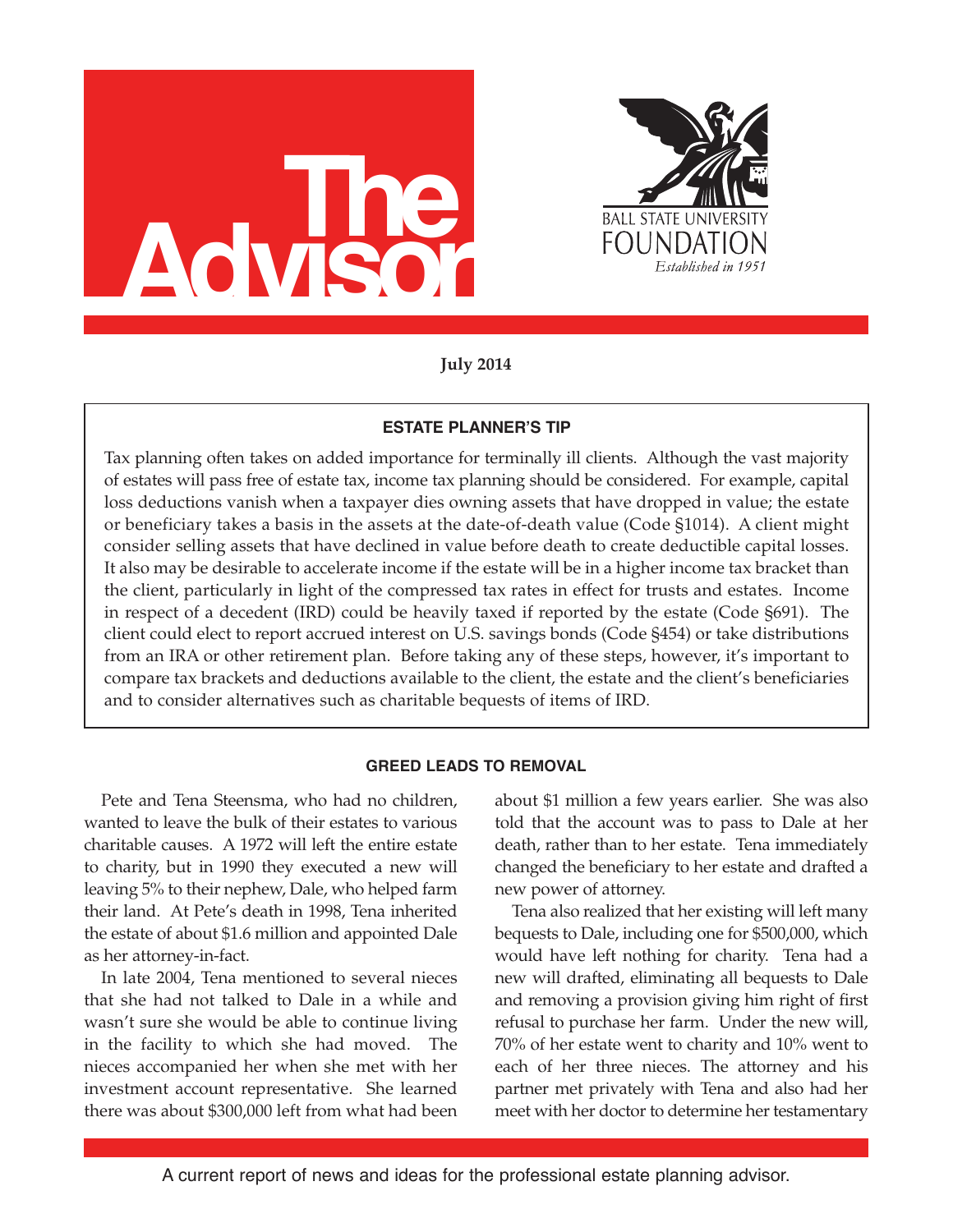capacity. The doctor provided a letter stating that Tena had no impediment that would prevent her from executing her will. In 2007, Tena executed a new will with the same provisions, but added a sentence stating that she was specifically making no provision for Dale because he had been the recipient of a substantial amount of her money over the years. The attorney again met with Tena privately to determine if she was making the changes voluntarily.

After Tena died in 2010, Dale filed suit to set aside the will on the grounds of undue influence by the nieces. The jury found for the nieces. Dale appealed, claiming the trial court erred by admitting certain evidence. The court had allowed the nieces to present the expert testimony of a CPA who testified as to how much charities would have received from each of the wills prior to Pete's death and after. The nieces argued that the testimony showed Tena had executed new wills to provide the majority of her estate to charity. The trial court noted that the accountant was looking strictly at how the estate would be distributed under the four corners of the document. The Court of Appeals of Iowa found no abuse of the lower court's discretion, noting that the expert merely set forth an opinion on the dollar amounts Dale stood to inherit under past wills. He did not express an opinion as to Tena's intent. By Tena's own account in her will, she believed Dale exceeded his authority as her attorney-in-fact and she added the nieces in grati-

## **PHILANTHROPY PUZZLER**

The Good Neighbor Exchange, a small publicly traded company, wants to support a charity selected by its employees by giving the charity an option to purchase shares in the company at a set price for a period of 12 months. The company notified the charity on July 1, 2014, that it had until June 30, 2015, to exercise the option. Will Good Neighbor be entitled to a charitable deduction for its generosity, and if so, in which year?

tude for helping her remove him from her plans (*In re Estate of Steensma*, No. 3-1257/13-1003).

#### **DEDUCTION NOT LOOKING GOOD**

The deduction for a charitable contribution of inventory is generally limited to the donor's basis [Code §170(e)(1)], although an enhanced deduction is available for "qualified contributions" by corporations under Code §170(e)(3). These are contributions used by the charity solely for the care of the ill, needy or infants. The donor is entitled to a deduction equal to basis plus one-half the ordinary income that would be realized on a sale of the donated property, up to twice the basis.

The IRS ruled that a company's charitable donation of wrinkle creams, hair gels, perfumes, hair sprays, texturizers, curling irons, hair dyes, nail polishes and hair restoration treatments was not eligible for the enhanced deduction.

Although the items may be distributed to needy recipients, the products do not satisfy a "necessity of life" such as the need for food, clothing or shelter. Persons who cannot afford to purchase these products may be needy, but the items are considered luxuries, rather than necessities, said the IRS (Ltr. Rul. 201414014).

### **DONORS' OBJECTION PUT OUT TO PASTURE**

The Davis Foundation owned an LLC that operated a working cattle ranch in Wyoming. In 1997, the LLC interests were transferred to the Colorado State University Research Foundation and the University of Wyoming Foundation, to generate scholarships and provide a working laboratory for students on western ranching and resource management. At the same time, a conservation easement was given to The Nature Conservancy.

A memorandum of agreement provided that after 14 years, the ranch and assets of the LLC could be sold, subject to the easement, with the proceeds to be used to fund scholarships. In 2011, the schools decided to sell the ranch, but Davis objected, alleging breach of contract and the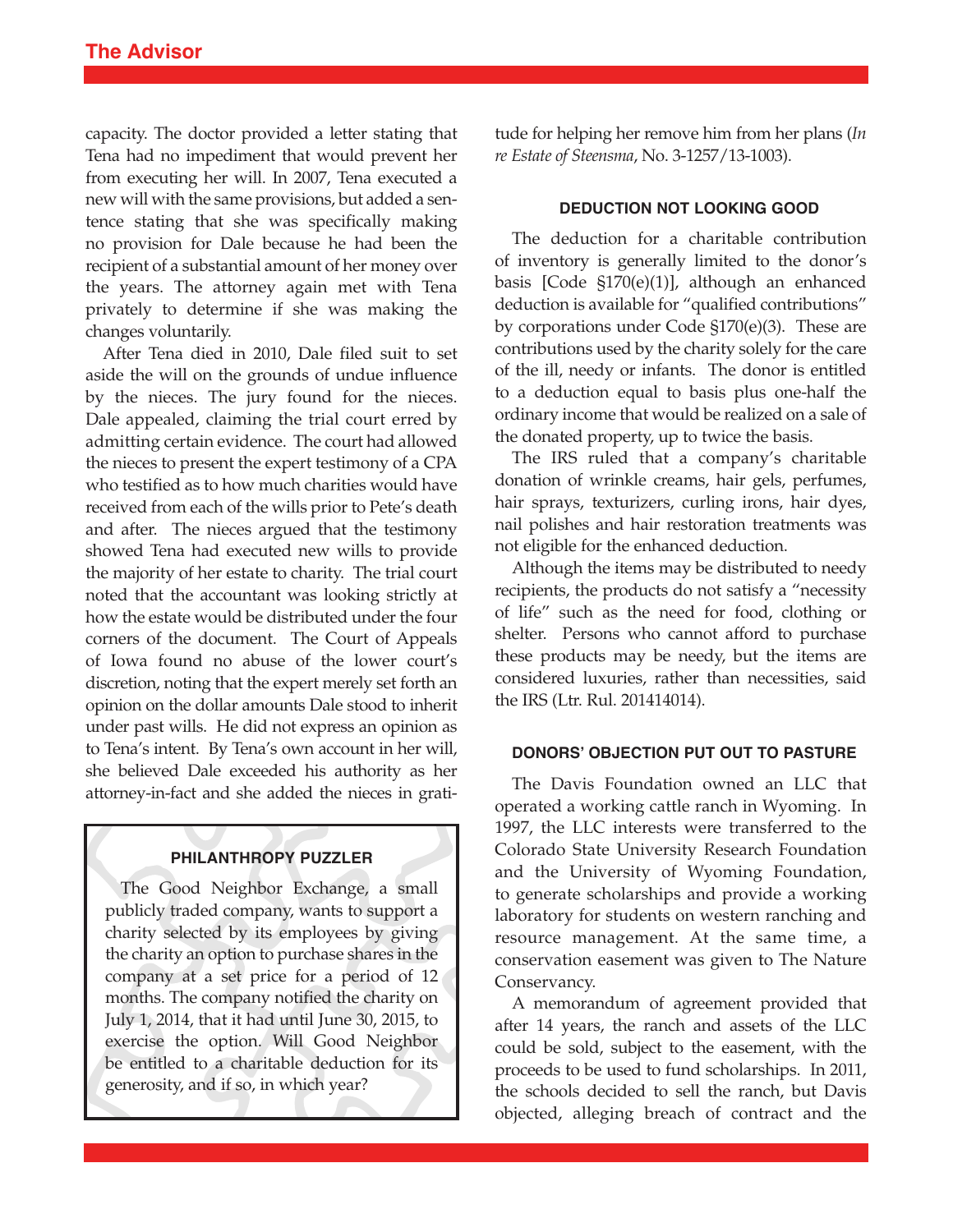covenant of good faith and unjust enrichment. The universities moved to dismiss for lack of standing. They claimed that the ranch had been a gift and that only the attorney general could enforce the terms of a charitable gift. The district court agreed.

Davis appealed, claiming that the agreement had created an implied trust. The Supreme Court of Wyoming found that the intention to hold property in trust must be established by clear and convincing evidence. While the memo of agreement detailed restrictions on the gifts, it did not convert the gift to a trust. As the district court noted, "the granting of the conservation easement accomplished the donors' objectives without establishing a trust." The agreement specifically allowed for the universities to sell the property, subject to the easement. There was no reversionary right within the agreement, the court noted. Therefore, because no trust was established, only the attorney general had standing to enforce the gift, the court ruled (*Davis Foundation v. Colorado State University Research Foundation,* 2014 WY 32).

### **FORMER EXECUTOR DOESN'T HAVE STANDING**

Sonia Sobol executed a living trust and pour-over will that left the bulk of her \$22 million estate to a charitable foundation in the name of her late son. The foundation would support medical research and education and the building of a hospital in Israel. Sobol's long-time attorney, Jay Rose, was the successor trustee and had a power of attorney for healthcare decisions.

In August 2012, Sobol amended her trust, removing Rose and naming three successor trustees: a long-time friend and business associate, a friend and colleague of her late son, and Terry Shaylin, an attorney who had assisted Sobol in a matter involving her business. The following month she executed a codicil to her will naming the three as her co-executors, in place of Rose. No other changes were made to the trust or will. Sobol died in December 2012.

Rose challenged the appointment of the three by the probate court, claiming Sobol lacked testamentary capacity to make the changes and that there

was undue influence and personal benefit by Shaylin. The probate court agreed with the estate that Rose lacked standing.

The Court of Appeals of California upheld the probate court. Despite testimony from Sobol's doctor, rabbi and several long-time friends regarding Sobol's concerns about Shaylin, the court found that Rose was not an "interested person" under state law. The court rejected the argument that the change of executors would thwart Sobol's wishes. Rose's only legal interest was in receiving fees for services, which is insufficient under state law to make him an interested person. The court found no evidence that the co-executors would contravene Sobol's testamentary intentions. In addition, noted the court, the attorney general has notice of the probate proceedings and "is obligated to protect the interests of charitable trust beneficiaries" (*In re Estate of Sobol,* B250306).

## **IRS OKAYS TRUST CONSOLIDATION**

Two charitable remainder unitrusts shared the same payout rate, income beneficiaries, term and charitable remainder beneficiaries. The trustees hoped to consolidate the trusts in order to save on administrative time and expenses and the filing of duplicate state and federal tax returns.

The IRS ruled that consolidating one trust into the other will terminate the status of one trust but will not cause the remaining trust to fail to qualify as a charitable remainder trust under Code §664 (Ltr. Rul. 201420010).

# **PUZZLER SOLUTION**

The Good Neighbor Exchange will be entitled to a charitable deduction only if the charity exercises the option of purchasing the shares. The company may claim a deduction in the year the option is exercised for the difference between the fair market value and the option price on the day the option is exercised (Rev. Rul. 75-348, 1975-2 C.B. 75).